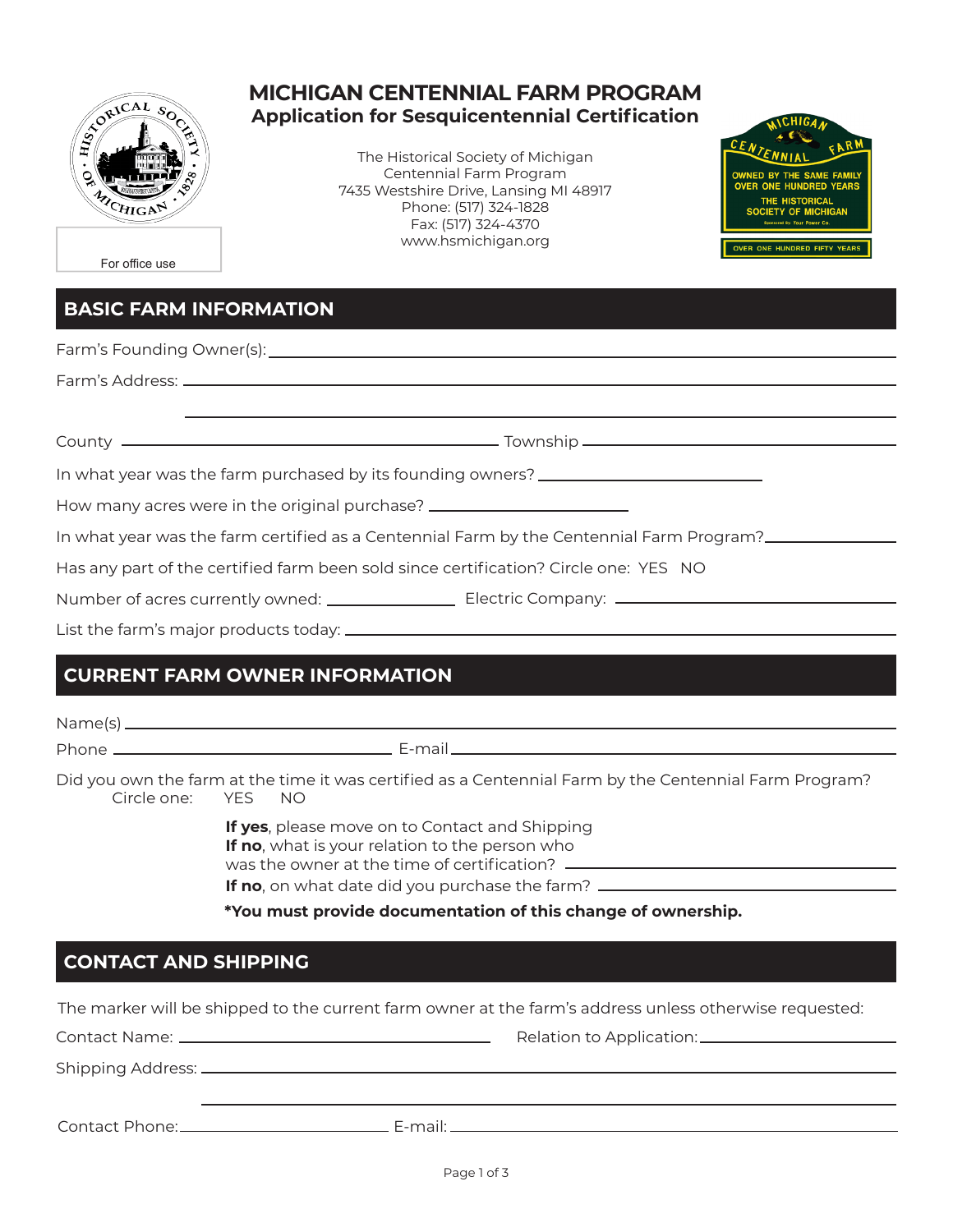#### **SESQUICENTENNIAL FARM DESIGNATION REQUEST**

By submitting this completed form, I am requesting that my farm be certified as a Michigan Sesquicentennial Farm by the Historical Society of Michigan (HSM). I understand that, to be designated as a Sesquicentennial Farm, a property must be a working farm of 10 or more acres that has been continuously owned by the same family for at least 150 years. Also, the farm must already be certified as a Centennial Farm by the Centennial Farm Program.

The information submitted on this form is accurate to the best of my ability. I understand that HSM may attempt to verify the history of ownership with an outside organization or business, and I give my permission to share information from this form for this purpose. HSM may also contact me for additional information or missing information.

Furthermore, I agree to allow HSM to make information available about my property when certified as a Michigan Sesquicentennial Farm. This includes historical information about the farm, the address of the property as part of a list of certified farms, and the name of the owner(s) and original owner as indicated above. I also agree to allow HSM to use information provided as part of the application in HSM publications.

| I have enclosed the following materials to complete this application:                                                                                                        |  |
|------------------------------------------------------------------------------------------------------------------------------------------------------------------------------|--|
| A completed Michigan Sesquicentennial Farm Certification Application                                                                                                         |  |
| A non-refundable \$59 application fee, which includes the cost of the sign                                                                                                   |  |
| Documentation (i.e., deeds, mortgages, or land contracts) to support any changes in<br>the farm's ownership since its last certification through the Centennial Farm Program |  |
| A recent tax bill to evidence current ownership                                                                                                                              |  |

Signature: \_\_\_\_\_\_\_\_\_\_\_\_\_\_\_\_\_\_\_\_\_\_\_\_\_\_\_\_\_\_\_\_\_\_\_\_\_\_\_\_\_\_\_\_\_\_\_\_\_\_\_\_\_\_\_\_ Date: \_\_\_\_\_\_\_\_\_\_\_\_\_\_\_\_\_\_\_\_\_\_\_\_\_\_\_

Return the completed application and application fee\* to:

**Centennial Farm Program** The Historical Society of Michigan 7435 Westshire Drive Lansing, MI 48917 Phone (517) 324-1828

\*Your application fee can be submitted via check or money order. Do NOT send cash. To charge your application fee to a major credit card (Visa, MasterCard, Discover, or American Express), please see the next page.